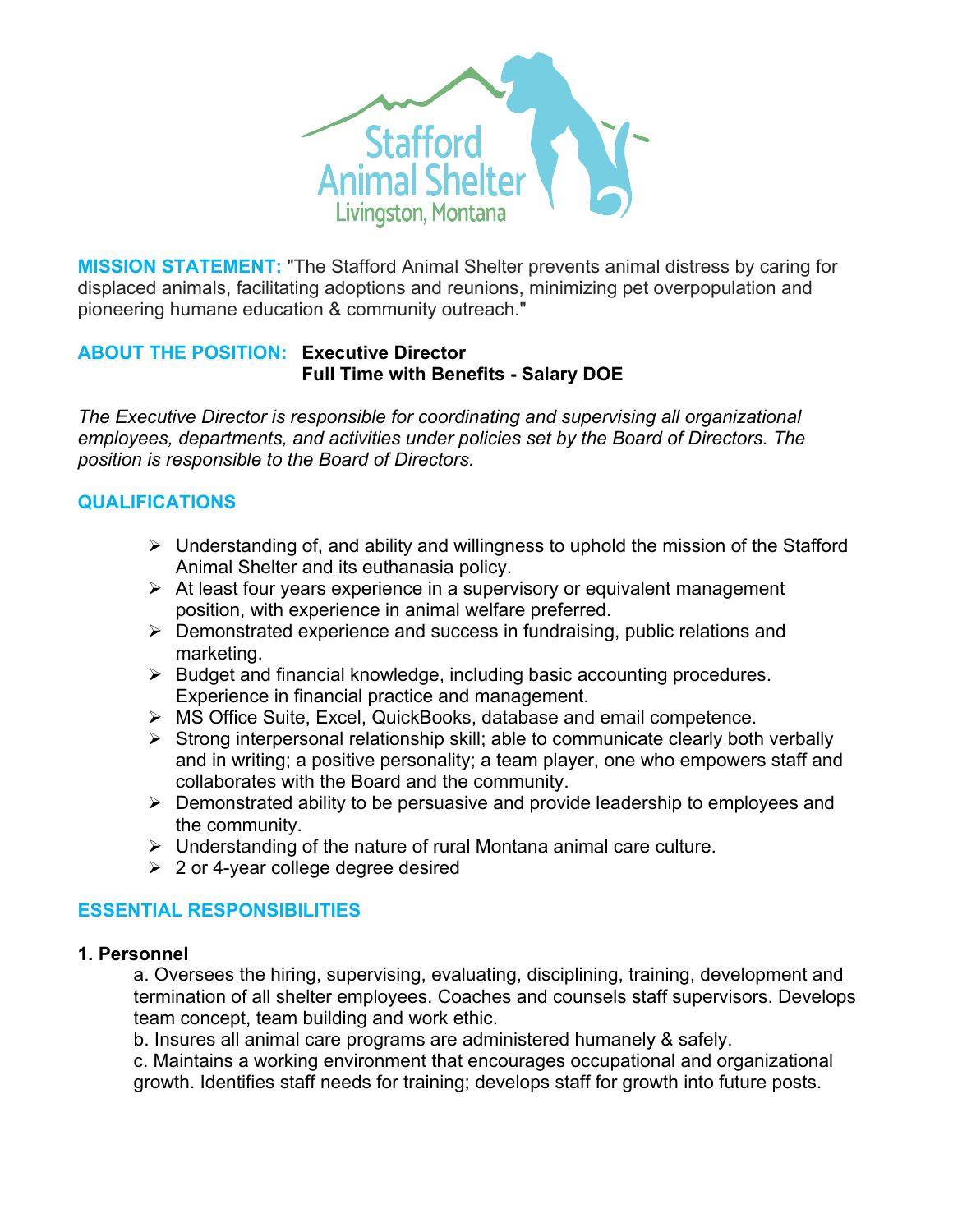### **2. Fundraising**

a. Prepares annual fundraising plan with development staff, oversees implementation, and makes progress reports.

b. Works with Board and key staff to solicit funds from individuals, businesses, corporations and foundations.

c. Oversees planning, implantation, and evaluation of fundraising events.

d. Fosters beneficial relationships with donors and the community. Meets with potential donors to explain the organization's mission, philosophy and programs and cultivates interactive relationships based on supporter's interests.

e. Oversees research and preparation of grant applications and submission of reports.

f. Maintains current and potential granter and donor lists.

g. Oversees development of the organization's planned giving efforts.

h. Actively participates in endowment fundraising.

i. Develops a plan of support needed from the Board of Directors in terms of donor contacts, fundraising ideas, specific roles and/or responsibilities envisioned for the board.

#### **3. Public Relations**

a. Represents the shelter as chief spokesperson. Seeks out and maintains community contacts with government officials, agencies, civic groups and the media.

b. Works with key staff and the Board to develop effective community relations.

### **4. Budgeting**

a. Works with the Board to prepare an annual operating budget.

b. Works closely with bookkeeper to monitor shelter finances and presents quarterly financial reports to the Board of Directors, as well as monthly cash flow analysis, outlining income and expenses.

c. Guides development and execution of all Shelter programs and ensures their operation within the annual budget.

d. Negotiates the Shelter's annual contracts with City and County officials. Develops and maintains working relationships with all governments within the Shelter's service area.

#### **5. Programs**

a. Oversees development and implementation of animal welfare programs.

b. Evaluates the effectiveness of programs and participates in problem-solving and quality improvement efforts throughout the shelter.

c. Ensures that care and services are provided in accordance with current laws, rules, regulations and standards.

d. Oversees programs through supervision of staff and efficient use of all resources to meet the goals and objectives of the Shelter

# **6. Infrastructure**

a. Insures that equipment, buildings & other facilities are properly & safely maintained.

# **7. Long Range Planning**

a. Works with Board, staff, and relevant community partners to develop and implement long range plans, programs, strategies and funding sources in response to community needs.